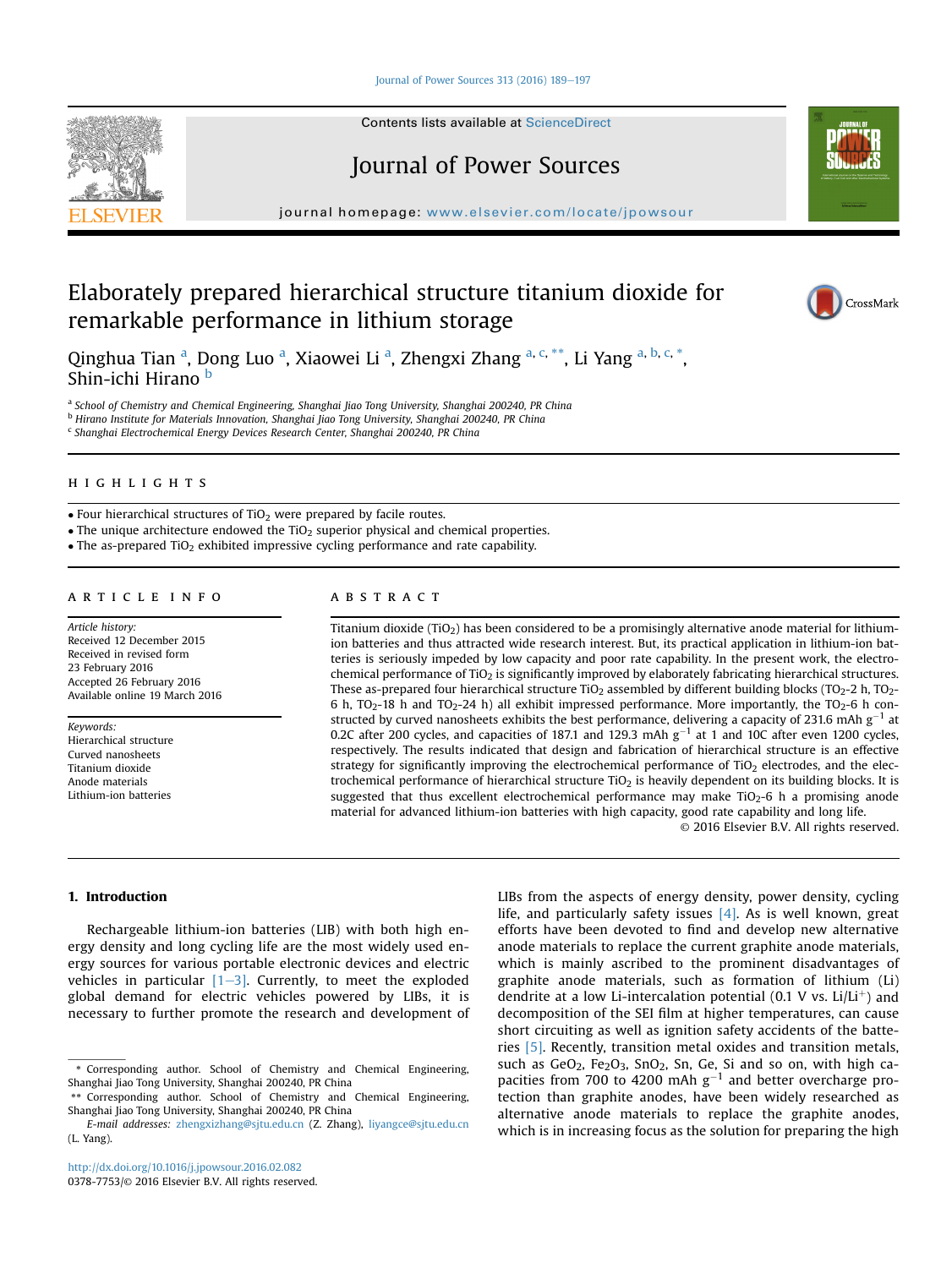energy density and safety LIBs  $[2,6-9]$  $[2,6-9]$  $[2,6-9]$ . However, the practical use of these promising transition metal oxides and transition metals anode materials is severely impeded by major difficulties which are attributed to insufficient ions and electrons transport properties and particularly their large even huge volume expansion (more than 300%) during lithiation process, causing the capacity fading quickly, power density poor and cycling life shortened.

Another promising candidate of nanostructural  $TiO<sub>2</sub>$  is advantageous due to its small volumetric expansion (below 4%), excellent structure stability, high voltage plateau of above 1.7 V and greater overcharge protection than graphite, hence has attracted great research interest as promising anodes for electric vehicles in consideration of safety [\[10\]](#page--1-0). However, there are still some shortcomings of nanostructural  $TiO<sub>2</sub>$  should not be ignored, such as low theoretical specific capacity, poor electronic conductivity, and inclined to agglomeration after long-term lithiation/delithiation cycle, which hinder the practical application of nanostructural  $TiO<sub>2</sub>$ anode material in LIBs. It can be accepted that the solution for effectively circumventing this limitation is through purposely designed and fabricated satisfying nano/micro hierarchical structures assembled by variously nanosized building blocks with high specific surface area [\[11\]](#page--1-0). The nanostructural units can offer enhanced kinetics attribute to shorten Li-ion and electron diffusion distances and large interfacial contact areas, favoring high power density. Micron-sized secondary structures can provide good material stability and high energy density. So, the nano/micro hierarchical electrodes not only retain the advantages of nanometer-sized building blocks, but also possess the merits of nano/micro-sized assemblies [\[12\]](#page--1-0). In this regard, besides superior lithium storage, they also ensure less agglomeration and better strain relaxation upon long-term cycling. And then, there are rich pores in nano/ micro hierarchical structures derived from the interspaces and interface among building blocks due to the assembly of building blocks is not dense. Absolutely, these porous structures can ensure dramatically high contact interface between the Li-ion hosting materials and the electrolyte, shortened diffusion path for Li-ion and easy accommodation of strain during cycling, ultimately improving the capacity, rate capabilities, high structural stability and longer cycling life. So far, various hierarchically structured TiO2 anodes have been fabricated and used to improve the electrochemical performance of LIBs, such as hierarchical nanotube-constructed porous TiO<sub>2</sub>-B spheres [\[13\]](#page--1-0), TiO<sub>2</sub> hollow microspheres assembled by nanotubes  $[14]$ , hierarchical TiO<sub>2</sub> hollow microspheres assembled by nanocrystals  $[15]$ , porous TiO<sub>2</sub>-B constructed by nanosheets  $[16]$ , self-assembled ultrathin anatase TiO<sub>2</sub> nanosheets [\[17\]](#page--1-0). The current research focus of  $TiO<sub>2</sub>$  anode materials is to improve the specific capacity, rate capabilities, and long-term cycle life by nanoscale structure design [\[18\].](#page--1-0) Therefore, development of facile and reliable strategies for synthesizing  $TiO<sub>2</sub>$  with hierarchical architectures constructed by nanometer-sized building blocks and desired performance is indispensable, and it will play a positive role in promoting development of LIBs with high safety, long life and high energy density.

Herein, an interesting hierarchical structure of nano/micro particles constructed by curved nanosheets (denoted as  $TiO<sub>2</sub> - 6 h$ ) has been prepared by a facile one-pot hydrothermal assisted with calcination. The roll nanosheets and rich pores or interspaces among the roll nanosheets and particularly in the roll inner surface of curved nanosheets provide this hierarchical nanostructure with larger specific surface area and free space, which can dramatically increase the contact interface between the active material and the electrolyte, shorten the diffusion distance for Li-ion and facilitate the accommodation of strain during cycling, finally resulting in enhanced kinetics. In addition, the secondary structures can prevent the nanosheet units from agglomerating and provide good material stability. Expectedly, the TiO<sub>2</sub>-6 h exhibits impressive performance, delivering a capacity of 231.6 mAh  $g^{-1}$  at 0.2C after 200 cycles, and capacities of 187.1 and 129.3 mAh  $g^{-1}$  at 1 and 10C after 1200 cycles, respectively. To insight into the influence of structures on the electrochemical performance, other three control samples with different nanometer-sized building blocks (denoted as  $TiO<sub>2</sub>-2$  h,  $TiO<sub>2</sub>$ -18 h and  $TiO<sub>2</sub>$ -24 h, respectively) are prepared, and evaluated under the same conditions with  $TiO<sub>2</sub>-6$  h. Finally, it is found that the electrochemical performance of  $TiO<sub>2</sub>$  prepared in this work is heavily dependent on its structure. It is suggested that thus excellent electrochemical performance coupled with facile preparation method may make  $TiO<sub>2</sub>-6$  h Ns an attractive candidate anode material for lithium-ion battery applications. More importantly, lots of work about hierarchical structure  $TiO<sub>2</sub>$  anode materials with improved performance have been reported, but the internal relation between electrochemical properties and building blocks of hierarchical structures was rarely reported. Thus, our study provides valuable insights into the role of optimizing building blocks in improving the electrochemical performance of hierarchical structure  $TiO<sub>2</sub>$  anode materials. The results of this work show that the electrochemical performance of hierarchical structure  $TiO<sub>2</sub>$  anode materials could be further improved by ration design from building block level. This work may be also used for providing guidance for preparing other hierarchical structure anode materials with improved performance, such as iron oxide and lithium titanate, by optimizing building blocks.

#### 2. Experimental section

### 2.1. Preparation of TiO<sub>2</sub> sample

In a typical synthesis, 1 mL of tetrabutyl titanate (TBT) was slowly dropped into 60 mL of 0.2 M NaOH aqueous solution containing 0.05 wt% of  $H_2O_2$ . After stirring for 0.5 h, the obtained solution was transferred into a Teflon-lined stainless steel autoclave, and then placed in an oven at 180  $\degree$ C for 2–24 h. After cooled down to room temperature, the white precipitation was collected through centrifugation, washed with deionized water and ethanol thoroughly, followed by re-dispersed in 50 mL of 0.1 M HCl and stirred for 24 h to exchange Na<sup>+</sup> by H<sup>+</sup> completely. After that, the white precipitation was re-collected through centrifugation, washed with deionized water and ethanol thoroughly, and dried in an oven at 70 °C under vacuum for 12 h. Finally, the TO<sub>2</sub>-2 h, TO<sub>2</sub>-6 h, TO<sub>2</sub>-18 h, and  $TO<sub>2</sub> - 24$  h were prepared through their precursors (obtained from hydrothermal reaction for 2, 6, 18, and 24 h, respectively) calcination at a temperature of 400  $\degree$ C for 1 h with a ramping rate of 3 °C min<sup>-1</sup> in air.

#### 2.2. Materials characterizations

The field emission scanning electron microscopy (FE-SEM, JEOL JSM-7401F) and transmission electron microscopy (TEM, JEOL JEM-2010) coupled with an energy dispersive X-ray spectrometer (EDX) and a selected area electron diffraction pattern (SAED) were used to investigate the morphologies and microstructures of the as-prepared samples. The X-ray diffraction measurement (XRD, Rigaku, D/max-Rbusing Cu K radiation), laser Raman spectroscopy measurement (Renishaw in Via), and X-ray photoelectron spectroscopy (XPS) measurement (experiments carried out on an AXIS ULTRA DLD instrument with using aluminum K X-ray radiation) were used to study the crystal structures and compositions of samples. The surface area was